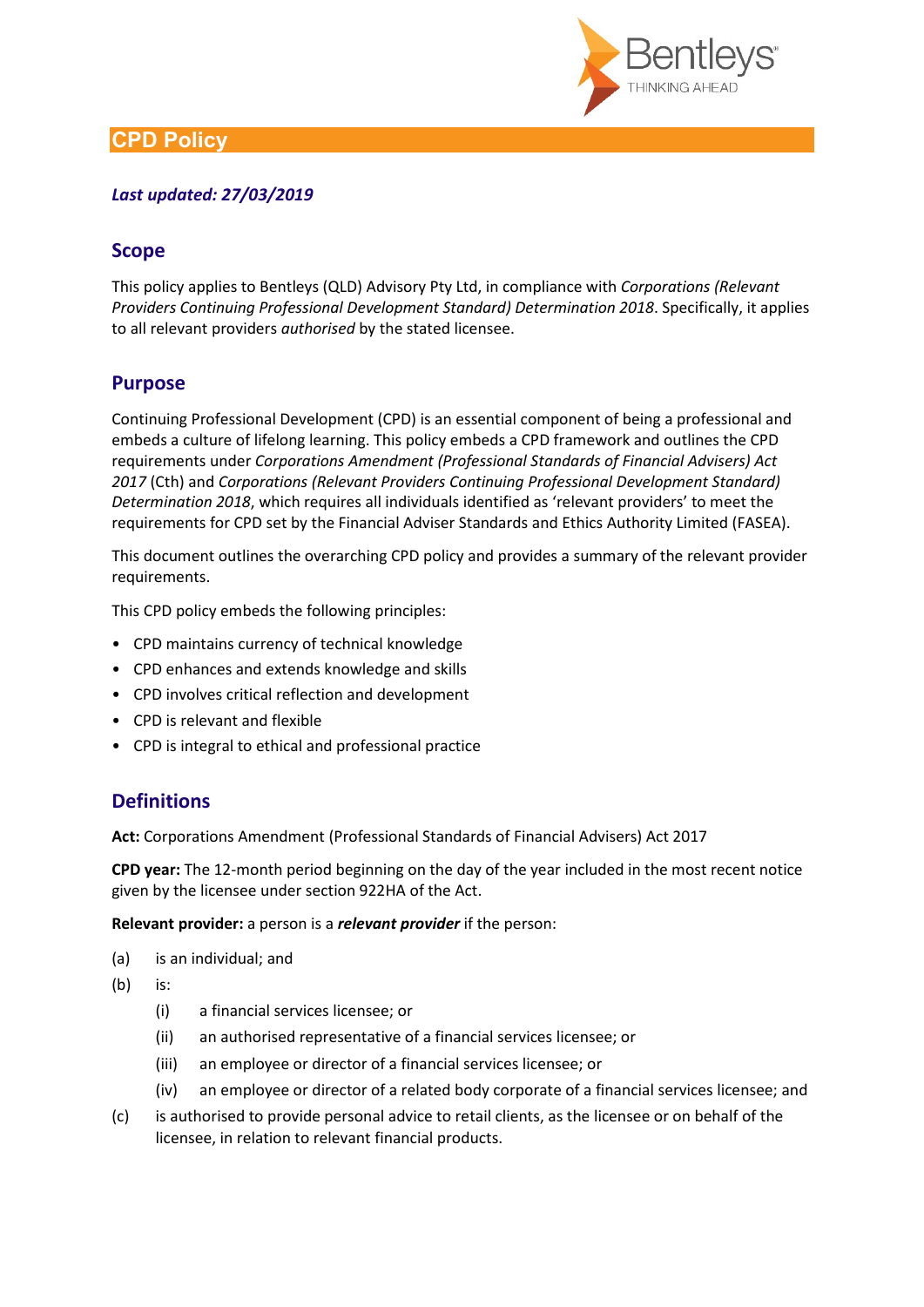**Provisional relevant provider:** a relevant provider who is undertaking work and training in accordance with subsection 921B(4) of the Act.

**Formal relevant education:** includes any of the following:

- (a) a degree or equivalent qualification approved under the *Corporations (Relevant Providers Degrees, Qualifications and Courses Standard) Determination 2018*
- (b) a course determined in a legislative instrument under paragraph 1546B(1)(b) of the Act
- (c) education or training provided or approved by a professional association
- (d) formal education or training study towards qualifications or designations relevant to practice as a relevant provider.

**Professional or technical reading:** reading of relevant magazines, academic readings or journal articles that is unstructured and does not contain an assessment.

### **CPD Year**

Bentleys (QLD) Advisory Pty Ltd, CPD Year is 1 July to 30 June as per the most recent notice provided to ASIC under section 922HA of the Corporations Act 2001.

## **CPD obligations of relevant providers**

**Total minimum target:** 40 hours of 'qualifying CPD' per CPD year.

Qualifying CPD activities must include a minimum in the following areas:

| <b>CPD Area</b>                                      | Minimum requirement (relevant<br><b>Provider holds limited</b><br>authorisation) | Minimum requirement (all other<br>relevant providers) |
|------------------------------------------------------|----------------------------------------------------------------------------------|-------------------------------------------------------|
| <b>Technical Competence</b>                          | 10 hours                                                                         | 10 hours                                              |
| • Superannuation                                     | 4 hours                                                                          | 2 hours                                               |
| $\bullet$ SMSF                                       | 4 hours                                                                          | 2 hours                                               |
| • Life Products                                      | 2 hours                                                                          | 2 hours                                               |
| • Securities                                         |                                                                                  | 2 hours                                               |
| • Margin Lending                                     |                                                                                  | 2 hours                                               |
| <b>Client Care and Practice</b>                      | 5 hours                                                                          | 5 hours                                               |
| <b>Regulatory Compliance and Consumer Protection</b> | 5 hours                                                                          | 5 hours                                               |
| Professionalism and Ethics                           | 9 hours                                                                          | 9 hours                                               |
| General                                              | 11 hours                                                                         | 11 hours                                              |

### **CPD areas**

A CPD activity must relate to one of the following CPD areas:

| Item | <b>CPD</b> area                 | <b>Definition</b>                                                                                                                                                                                                                                    |
|------|---------------------------------|------------------------------------------------------------------------------------------------------------------------------------------------------------------------------------------------------------------------------------------------------|
| 1.   | <b>Technical Competence</b>     | The activity is designed to enhance participants' technical proficiency<br>and ability to develop and provide advice strategies that are<br>appropriate to the objectives, financial situations and needs of<br>different classes of retail clients. |
| 2.   | <b>Client Care and Practice</b> | The activity is designed to enhance participants' ability to act as a<br>client-centric practitioner in advising retail clients.                                                                                                                     |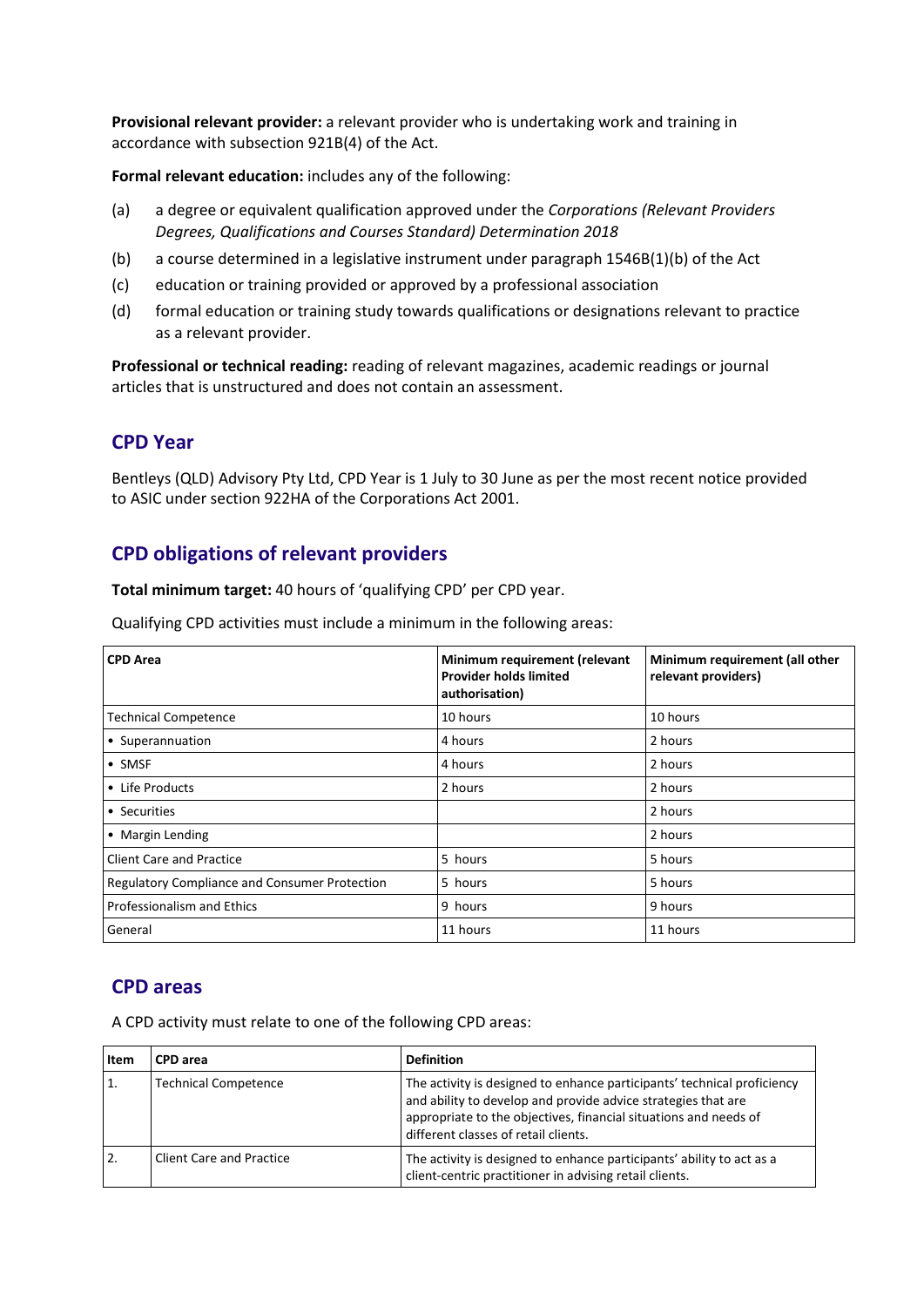| <sup>3.</sup> | <b>Regulatory Compliance and Consumer</b><br>Protection | The activity is designed to enhance participants' understanding of<br>applicable legal obligations and how to comply with them.                                                                                                                                                   |
|---------------|---------------------------------------------------------|-----------------------------------------------------------------------------------------------------------------------------------------------------------------------------------------------------------------------------------------------------------------------------------|
| 4.            | Professionalism and Ethics                              | The activity is designed to enhance participants' capacity to act as an<br>ethical professional.                                                                                                                                                                                  |
| I 5.          | General                                                 | The activity is designed to maintain and extend participants'<br>professional capabilities, knowledge and skills, including keeping up to<br>date with regulatory, technical and other relevant developments, but is<br>not in an area referred to in another item of this table. |

## **Maximum restrictions**

In any CPD year, no more than the specified hours in each activity below may be counted as follows:

- 30 hours of formal relevant education
- 4 hours of professional or technical reading

# **Assessment and approval of CPD plans**

Training plans are to be prepared annually in or around May and approved by the Partner in conjunction with any other training proposed to be undertaken. Once approved the details are to be saved into our AFSL drive under 'Advisor Resources'. The compliance committee will review the final proposed training plans for all Relevant Providers prior to 1 July each year and advise of their approval, or of any changes required.

# **Approval of qualifying CPD activities**

*70*% of all CPD activities undertaken by relevant providers must be assessed and approved by the licensee.

| Activity                                        | <b>Approval process (relevant Provider</b><br>holds limited authorisation) | Approval process (all other relevant<br>providers)             |
|-------------------------------------------------|----------------------------------------------------------------------------|----------------------------------------------------------------|
| Kaplan Professional Ontrack content/L4A content | Automatically approved                                                     | Automatically approved                                         |
| Kaplan Professional higher education subjects   | Automatically approved to a<br>maximum of 30 hours per subject             | Automatically approved to a maximum<br>of 30 hours per subject |
| CPA/CA/Heffron/BGL/SuperConcepts/NTAA           | Automatically approved                                                     | Automatically approved                                         |
| All other activities                            | Approval required by compliance<br>committee                               | Approval required by compliance<br>committee                   |

The following approval process is required:

# **Assessment of qualifying CPD activities**

A CPD activity must meet and provide evidence of the following requirements to be approved as a 'qualifying CPD activity':

- Clearly defined aims and learning outcomes
- Clearly defined, logical structure that follows adult learning principles
- Is current, accurate and up-to-date
- Relates to one of the FASEA CPD areas
- Is the appropriate learning level and has appropriate technical or practical content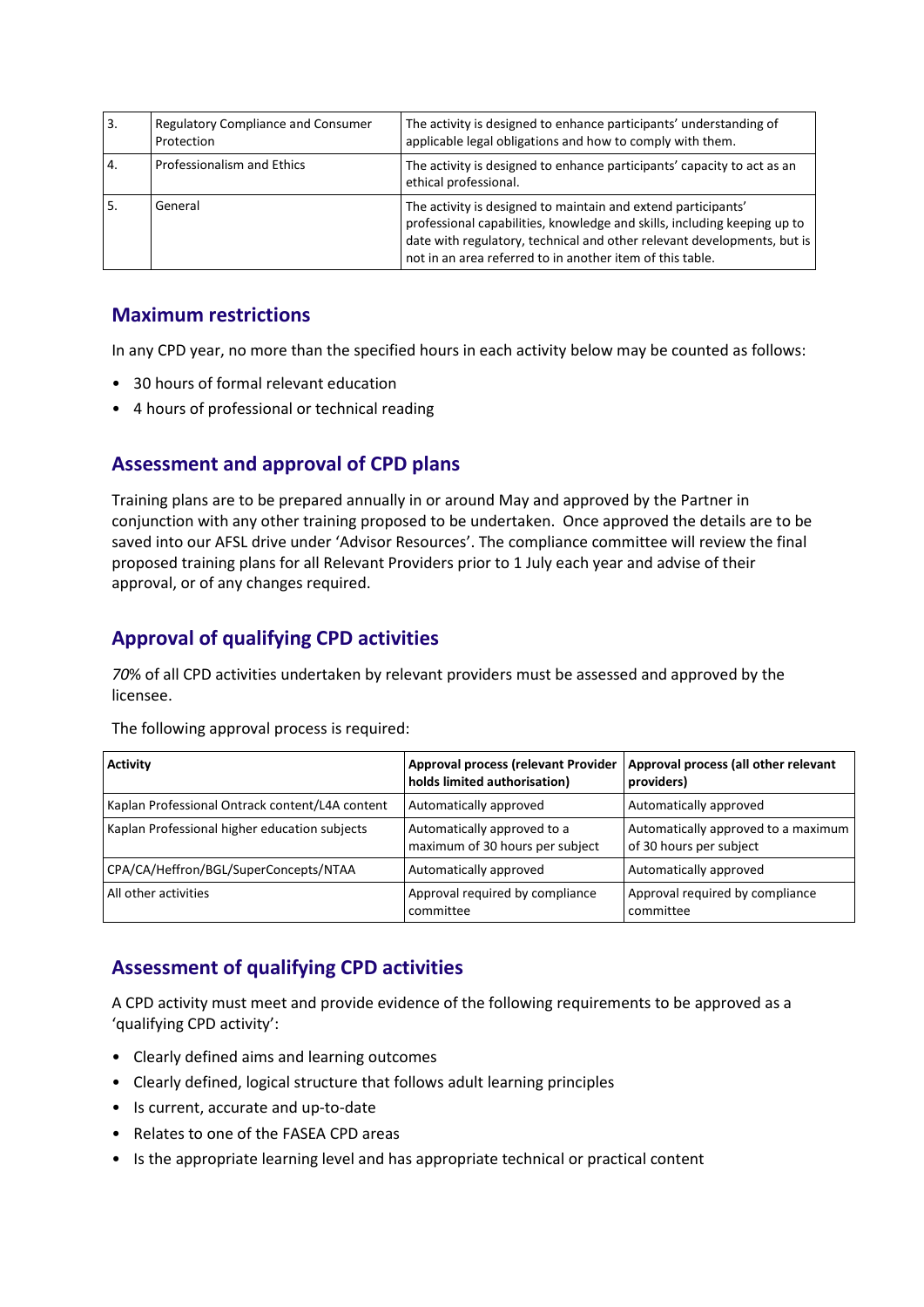- Deals primarily with matters related to the provision of financial product advice, financial advice services and financial advice business
- Is led or conducted by one or more persons with appropriate expertise, academic qualifications and practical experience
- Enhances advisers' knowledge and skills, and/or contributes to the maintenance of knowledge and skills in areas relevant to the provision of financial product advice and financial advice services
- Includes one or more of the following: workshop, face-face presentation, multimedia, worked examples, activities, case studies, tips, warnings, and if appropriate, reference to relevant legislation
- Preference is given to activities with a structured assessment component. Evidence of the successful completion of the assessment is required

#### *Evidence requirements*

For approval to be granted for a 'qualifying CPD activity' the following evidence is required:

- Proof of attendance/completion (e.g. certificate, digital record, transcript), which includes as a minimum:
	- The name of the activity and the provider
	- The date the activity was undertaken
	- An overview of the activity
	- A bio or CV of person(s) who developed or presented the activity, including academic qualifications and experience
	- The CPD area to which it relates
	- The duration in minutes/hours of the activity
	- The letterhead and/or signature of the provider or an appropriate authorised person.

Bentleys (QLD) Advisory Pty Ltd will approve at a minimum as many activities as will enable a relevant provider to comply with their CPD requirements. However, Bentleys (QLD) Advisory Pty Ltd will not approve an activity unless the activity meets the qualifying CPD activity requirements and evidence requirements set out in this policy.

#### *Allocation of hours*

CPD hours will be assessed and allocated on the estimated time taken to complete all content components (including video and/or multimedia) *plus* the completion of the assessment, on the basis of a 'reasonable person', with the appropriate knowledge.

## **Record keeping**

The Kaplan Professional Ontrack platform or Evolve platform will be used to record the completion of CPD activities. CPD plans will specify each relevant provider's:

- individual overall CPD target
- minimum requirements in each CPD area
- any other specific requirements that must be met

The platform will monitor individual progress and provide reporting.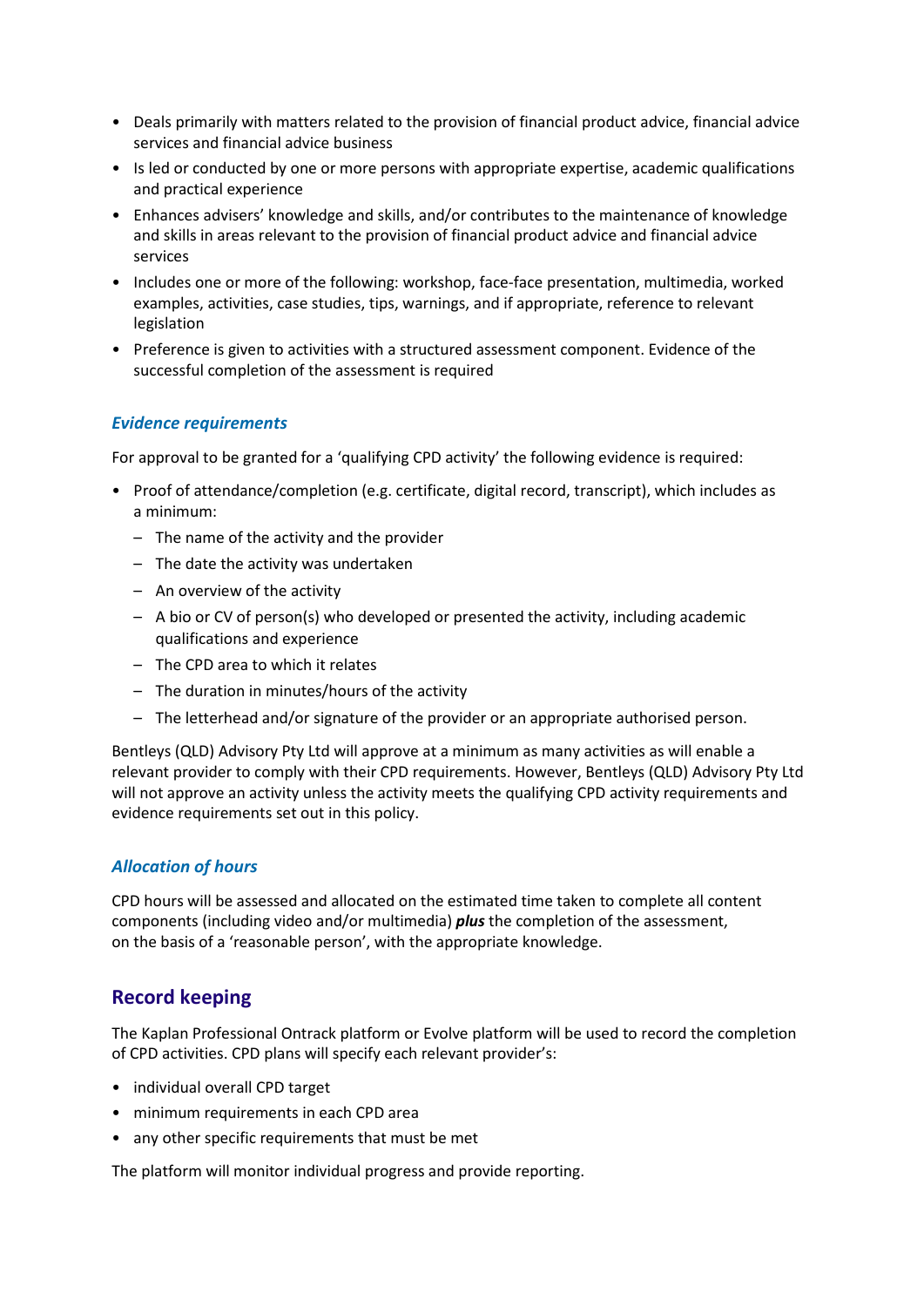For CPD activities undertaken and completed outside the Ontrack/Evolve platform, each individual relevant provider is required to upload details into Ontrack/Evolve and submit evidence for assessment and approval to the Compliance Manager.

It is the relevant provider's responsibility to maintain complete and accurate records within Ontrack/Evolve.

### **Career breaks**

If a relevant provider has not been practicing or authorised as a relevant provider for a continuous period of 2 years or more, then they must comply with the following career break requirements.

Bentleys (QLD) Advisory Pty Ltd must approve the relevant providers CPD plan for the first CPD year prior to resuming practice. Their first CPD plan may require additional CPD hours be completed to ensure Bentleys (QLD) Advisory Pty Ltd is satisfied that it is appropriate to address gaps in the relevant provider's competence, knowledge and skills arising from the relevant provider's absence from practice.

### **Extenuating circumstances**

Should a Relevant Provider be unable to meet their CPD requirements due to extenuating circumstances such as (but not limited to) illness, medical conditions, disability or parental leave their situation will be considered on a case by case basis by the compliance committee with the Board to approve any proposed plan.

### **Provisional relevant providers**

Provisional relevant providers who are completing their Professional Year are not required to meet CPD requirements.

In the first CPD year as a relevant provider, CPD requirements will be pro-rated for the period between the completion of the professional year and the CPD year.

## **Existing relevant providers new to Bentleys (QLD) Advisory Pty Ltd**

CPD undertaken with a previous licensee may be recognised at the discretion of the Licensee. Details of the CPD undertaken is to be submitted to the Compliance Committee for review with approval to be provided by the Board.

The Compliance Committee will advise the Relevant Provider of the approval, or where approval is not given the reasons why the CPD was not recognised.

## **Monitoring**

Monitoring of the completion of CPD requirements by each relevant provider will be undertaken using the reporting functionality of Ontrack or Evolve on a *half yearly* basis.

Relevant Providers undertake a formal review process annually and an informal review half yearly.

During the half-yearly review the Relevant Providers CPD will be reviewed to ensure they are on track. At the annual formal review CPD will be reviewed to ensure the training plan has been met.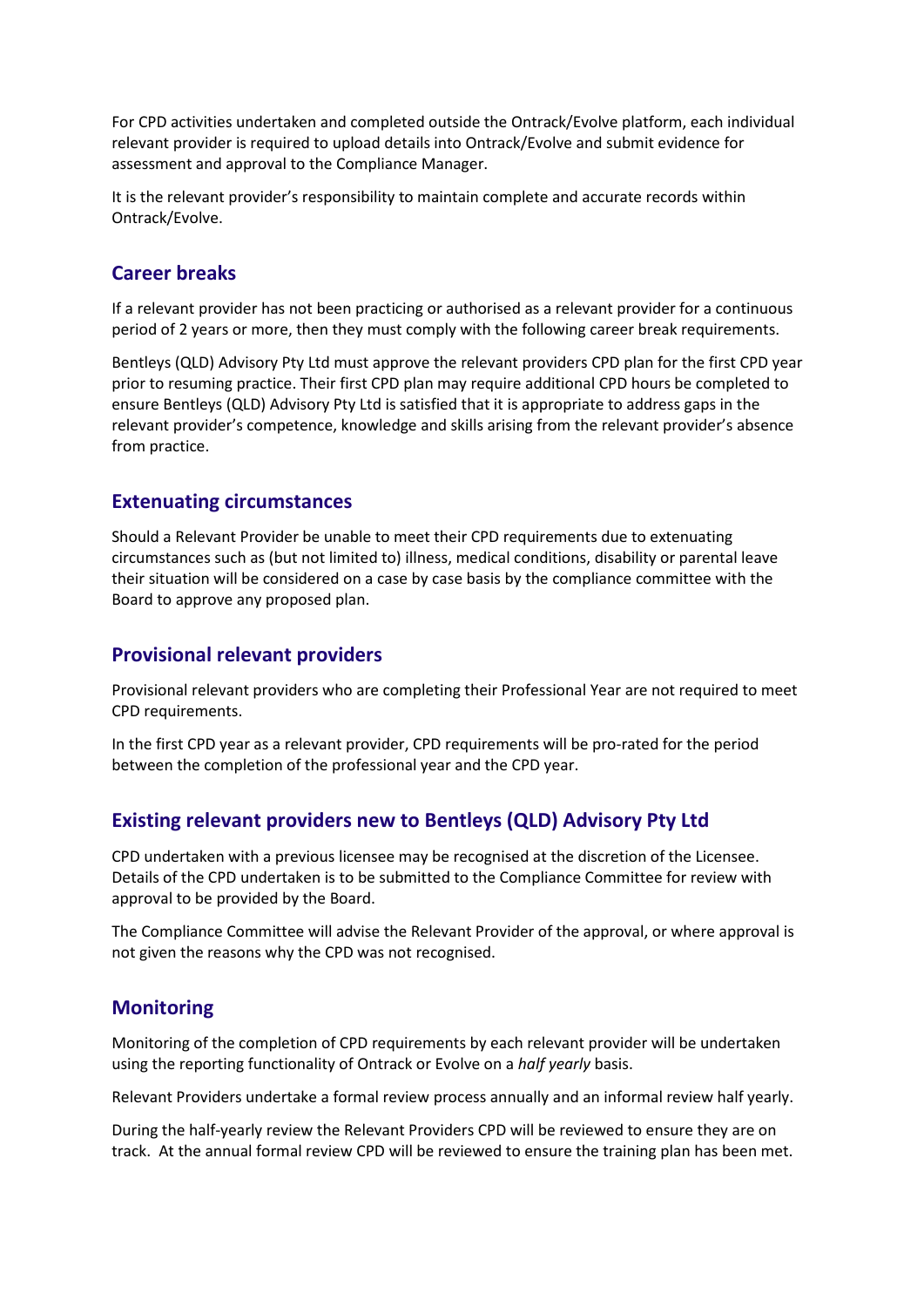## **Non-compliance**

A relevant provider *must* comply with the CPD obligations specified in this policy.

Failure to meet the specified requirements requires the licensee to notify ASIC of the relevant providers non-compliance with the continuing professional development standard (922HB, *Corporations Amendment (Professional Standards of Financial Advisers) Act 2017*).

**922HB** Obligation to notify ASIC of non-compliance with continuing professional development standard

- (1) A notice must be lodged under this section, in accordance with section 922L, in relation to a person if, at the end of a financial services licensee's CPD year:
	- (a) the person:
		- (i) is the licensee; or
		- (ii) is authorised to provide personal advice to retail clients, on behalf of the licensee, in relation to relevant financial products; and
	- (b) the person is a relevant provider; and
	- (c) the relevant provider has not complied with section 921D during the licensee's CPD year.

**Note 1:** A financial services licensee may obtain information from a relevant provider under section 922N for the purposes of determining whether to lodge a notice under this section.

**Note 2:** Subsection 921D(1) requires certain relevant providers to meet the continuing professional development standard in subsection 921B(5).

(2) The notice must state that the relevant provider has not complied with section 921D during the licensee's CPD year.

> *Corporations Amendment (Professional Standards of Financial Advisers) Act 2017*

Where a Relevant Provider has not met their CPD requirements, and has not had their deficit authorised (for example due to extenuating circumstance) by the Board, they will be immediately suspended from providing advice until they have caught up their CPD requirement.

The Relevant Provider will have three months to make up the CPD.

Note that CPD undertaken in a subsequent period to make up a deficient from a prior period will not be recorded as CPD in the subsequent period.

If the CPD has not been made up by that time, the Relevant Provider will have their Authorised Representative status revoked and will no longer be permitted to give advice under the licence unless they have written approval by the Board.